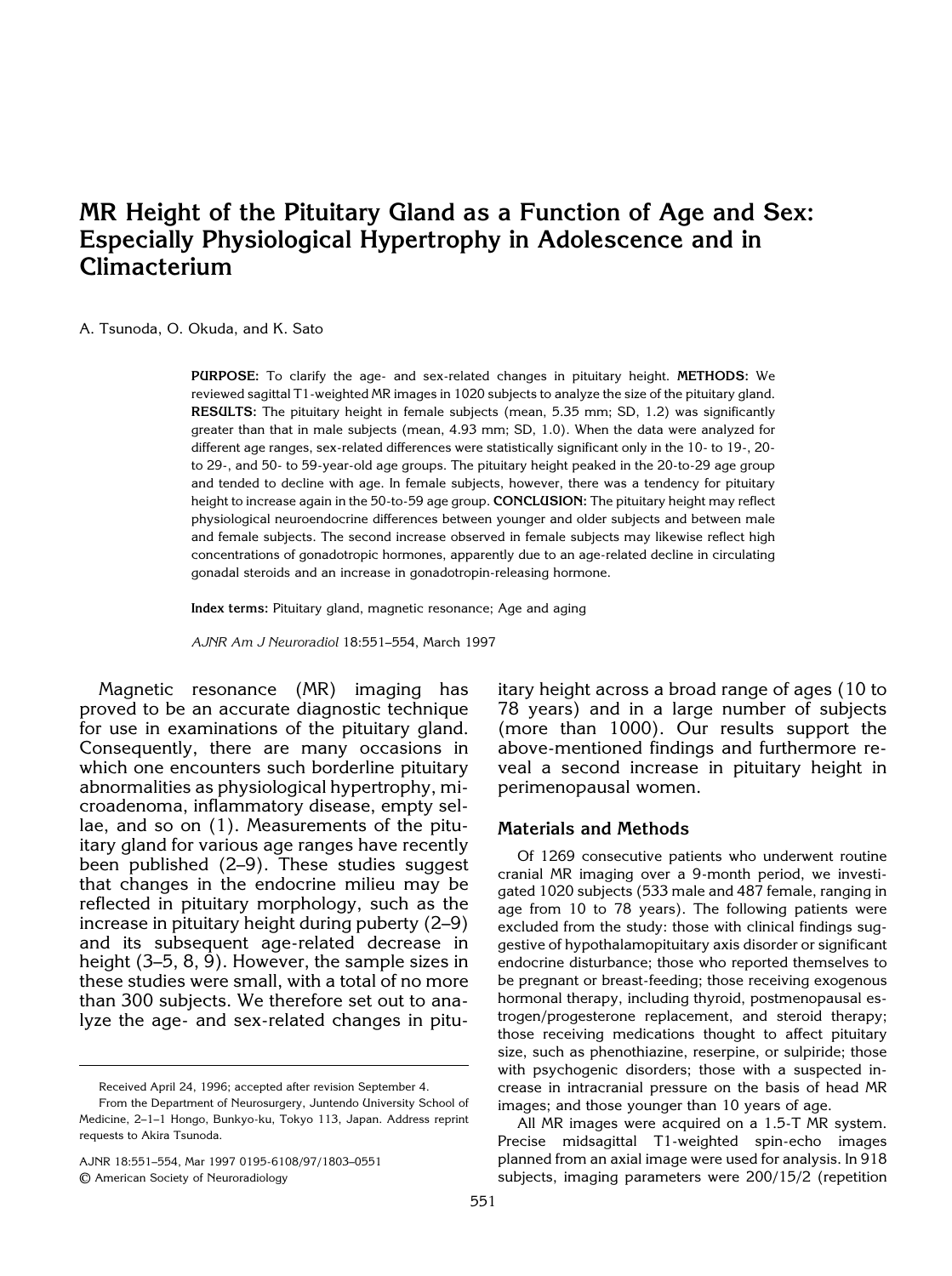

Fig 1. Midsagittal T1-weighted (500/20/2) spin-echo MR image of the pituitary gland (*arrows* indicate the pituitary height).

time/echo time/excitations); a  $256 \times 128$  matrix; a 20-cm field of view; and a 9-mm section thickness. In 102 subjects, the parameters were 500/20/2; a 256  $\times$  224 matrix; a 20-cm field of view; and a 10-mm section thickness. The former parameters were used mainly to obtain scout images, the latter for other clinical purposes.

The height of the pituitary gland was measured as shown in Figure 1. Those with a height of less than 2 mm were regarded as empty sellae and were excluded from the subsequent analysis. Subjects were divided into 14 groups according to age and sex. The mean value of each measurement was obtained. Differences between groups were analyzed with Student's *t* test.

### **Results**

The mean pituitary height was 5.1 mm (SD, 1.1). The mean and range of each subgroup classified by age and sex are given in the Table and in Figure 2. There were no subjects with a pituitary height of 9 mm in the 20- to 29-yearold age group and none with a height of 8 mm in the other age groups. The pituitary height in female subjects (mean, 5.35 mm; SD, 1.2) was significantly greater ( $t = 5.739, P < .0001$ ) than that in male subjects (mean, 4.93 mm; SD, 1.0). The mean pituitary height in female subjects in each age group was greater than that in male subjects in the same age group. However, statistically significant differences were observed only in the 10- to 19-year-old group ( $P$   $<$ .05), the 20- to 29-year-old group ( $P < .0001$ ), and the 50- to 59-year-old group ( $P < .0001$ ) (Table). The pituitary height of both males and females peaked in the 20-to-29 age group, and

declined between the 20-to-29 and 70-to-79 age groups, except in the 50-to-59 age group in women, in which the mean pituitary height increased again. Both male and female subjects younger than 45 years, of whom the females were considered to be in the premenopausal state, had greater pituitary heights than subjects older than 45 years, of whom the women were considered to be in the postmenopausal state  $(t = 10.31, P < .001)$ .

In the present study, an empty sella was defined as a sella that, regardless of size, was completely filled with cerebrospinal fluid or had a pituitary height of less than 2 mm. The frequency of empty sellae was 4.3% for all subjects. It tended to be higher in the elderly group, but this difference was not statistically significant  $(\chi^2 = .091)$  (Table).

# **Discussion**

In the results of the present study, especially noteworthy is the finding that the height of the pituitary gland in women increased again in the 50- to 59-year-old age group. The increase in pituitary height during puberty is well known (2, 4, 5, 7, 9), and the age-related decline in pituitary height has also been reported (3–5, 8). Previous studies have suggested that changes in the endocrine milieu may be reflected in pituitary morphology. The increase in pituitary height during puberty may be related to the hypersecretion of luteinizing hormone during this period. The greater pituitary height in young subjects, both male and female, may reflect physiological neuroendocrine differences between younger and older subjects. The decline in pituitary height with age may also reflect the endocrinology of aging and a physiological pituitary atrophy.

It has been reported that basal serum concentrations of gonadotropic hormones (luteinizing hormone, follicle-stimulating hormone) decline after puberty up to the fifth decade (10). In women, however, concentrations of these hormones begin to increase dramatically in the fifth and sixth decades, apparently due to an agerelated decline in circulating gonadal steroids (loss of feedback) and an increased "drive" from gonadotropin-releasing hormones (10). If it is true that the endocrine milieu is reflected in a person's pituitary height, it seems reasonable to assume that women have greater pituitary height in this period. Doraiswamy et al (3) spec-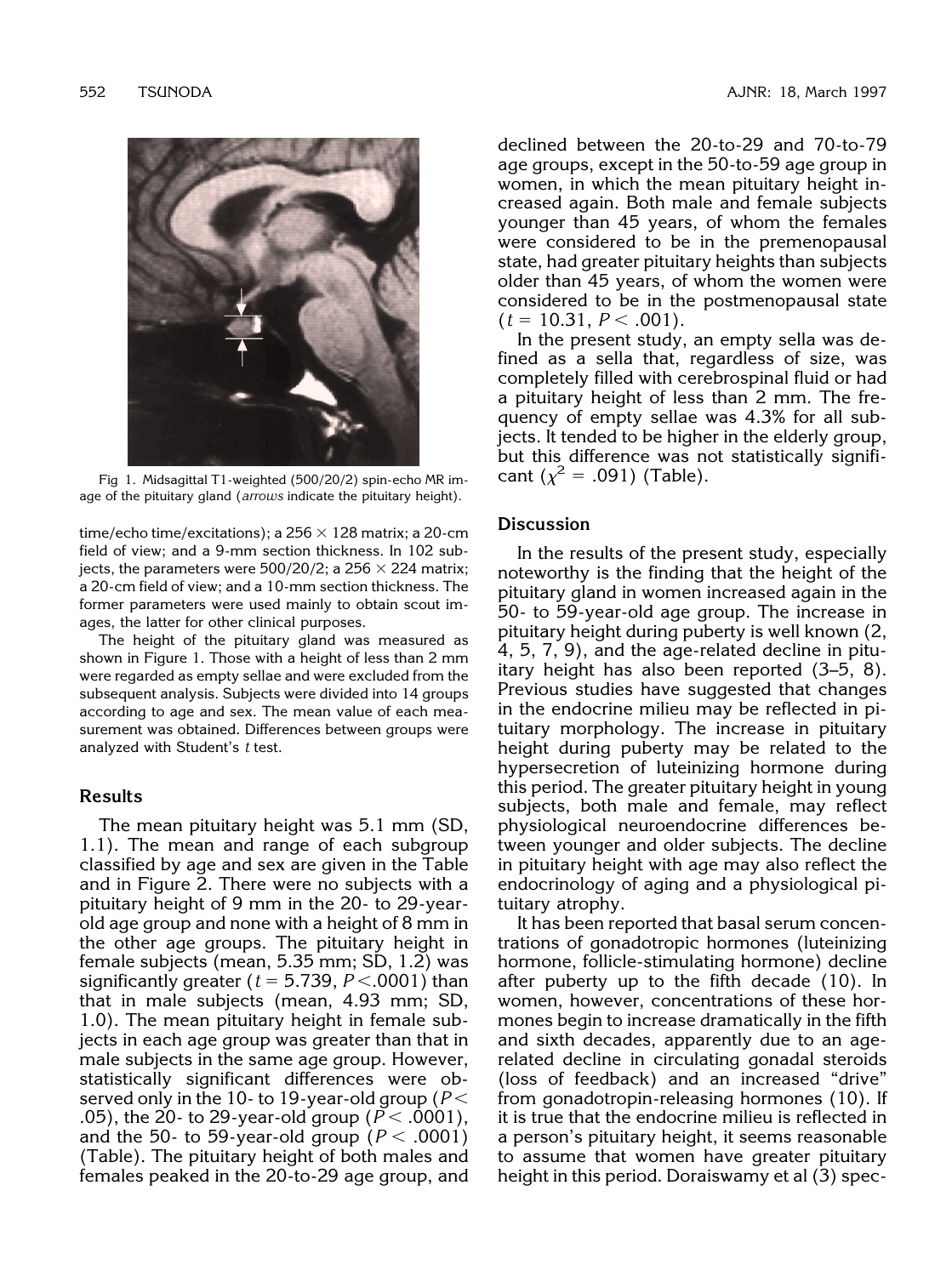| Age Group, | Male        |            | Female      |           | $P$ Value |            |
|------------|-------------|------------|-------------|-----------|-----------|------------|
|            | Mean (SD)   | $n$ (ES)   | Mean (SD)   | $n$ (ES)  |           | $n$ (ES)   |
| $10 - 19$  | 5.10(1.17)  | (0)<br>14  | 6.05(1.06)  | 12<br>(0) | .0419     | 26<br>(0)  |
| $20 - 29$  | 5.63(1.00)  | 44<br>(1)  | 6.48(0.95)  | (0)<br>71 | < .0001   | 115<br>(1) |
| $30 - 39$  | 5.40(1.06)  | (0)<br>45  | 5.68(1.10)  | 33<br>(1) | .2688     | 78<br>(1)  |
| $40 - 49$  | 4.89(0.87)  | 68<br>(2)  | 5.19(1.13)  | 56<br>(1) | .1011     | 124<br>(3) |
| $50 - 59$  | 4.80(1.03)  | (2)<br>117 | 5.44(1.18)  | 92<br>(5) | < .0001   | 209<br>(7) |
| 60-69      | 4.78 (1.02) | (7)<br>134 | 4.88 (1.07) | 137 (13)  | .7457     | 271 (20)   |
| $70 - 79$  | 4.78 (1.05) | (8)<br>111 | 4.87 (0.95) | 86<br>(4) | .7547     | 197 (12)   |
| Total      | 4.93 (1.05) | 533 (20)   | 5.35(1.12)  | 487 (24)  | < .0001   | 1020 (44)  |

**Mean height, mm, of pituitary gland by age and sex with test of statistical significance between corresponding age groups (Student's** *t* **test)**

Note.—ES indicates empty sella.







Fig 2. Pituitary height (vertical axis) in male (*A*) and female (*B*) subjects by age group in years (horizontal axis). *Central horizontal lines* indicate 50th percentile of the data, *boxes* indicate 25th to 75th percentile, *outer horizontal lines* indicate 10th to 90th percentile, and the *outer dots* indicate values outside the 10th and 90th percentiles. *Lines* indicate the average pituitary height in each group.

ulated that the greater pituitary height observed in some of the elderly subjects in their study could reflect compensatory hypertrophy following a greater loss of gonadal steroid feedback. The present study confirms the increased pituitary height in women of perimenopausal age.

The greater pituitary height in young people is well known (2–5, 7, 8). Previous studies have reported that pituitary height peaks in the 10- to 19-year-old age group of both sexes (2, 5, 7), or in the 20- to 29-year-old age group  $(4)$ , which is in agreement with our findings. We do not know the reason for this difference, and more data are required before a conclusion can be reached.

Is it sufficient to discuss pituitary height but not length or volume with respect to pituitary size? Some previous investigators (3, 4, 11) have stated that changes in pituitary size are mainly due to changes in gland height, as there are no age-related effects on gland length or width. Lurie et al (11) suggested that future studies might reasonably use pituitary height alone, with findings on midsagittal T1-weighted images serving as the single measure of pituitary size.

The section thickness of the images must be called into question. We used rather thick sagittal images of 9 to 10 mm. The pituitary gland is often concave superiorly, and this would not be reflected in a single, thick sagittal image, which might show only the higher lateral margins. This would seem to raise questions regarding the reliability of our height measurements. For example, the gland volume might actually be decreased, even in the presence of increased height at the lateral aspects of the gland. The same problem arises in partially empty sellae, in which one generally sees gland tissue extending to the full height along the lateral margins